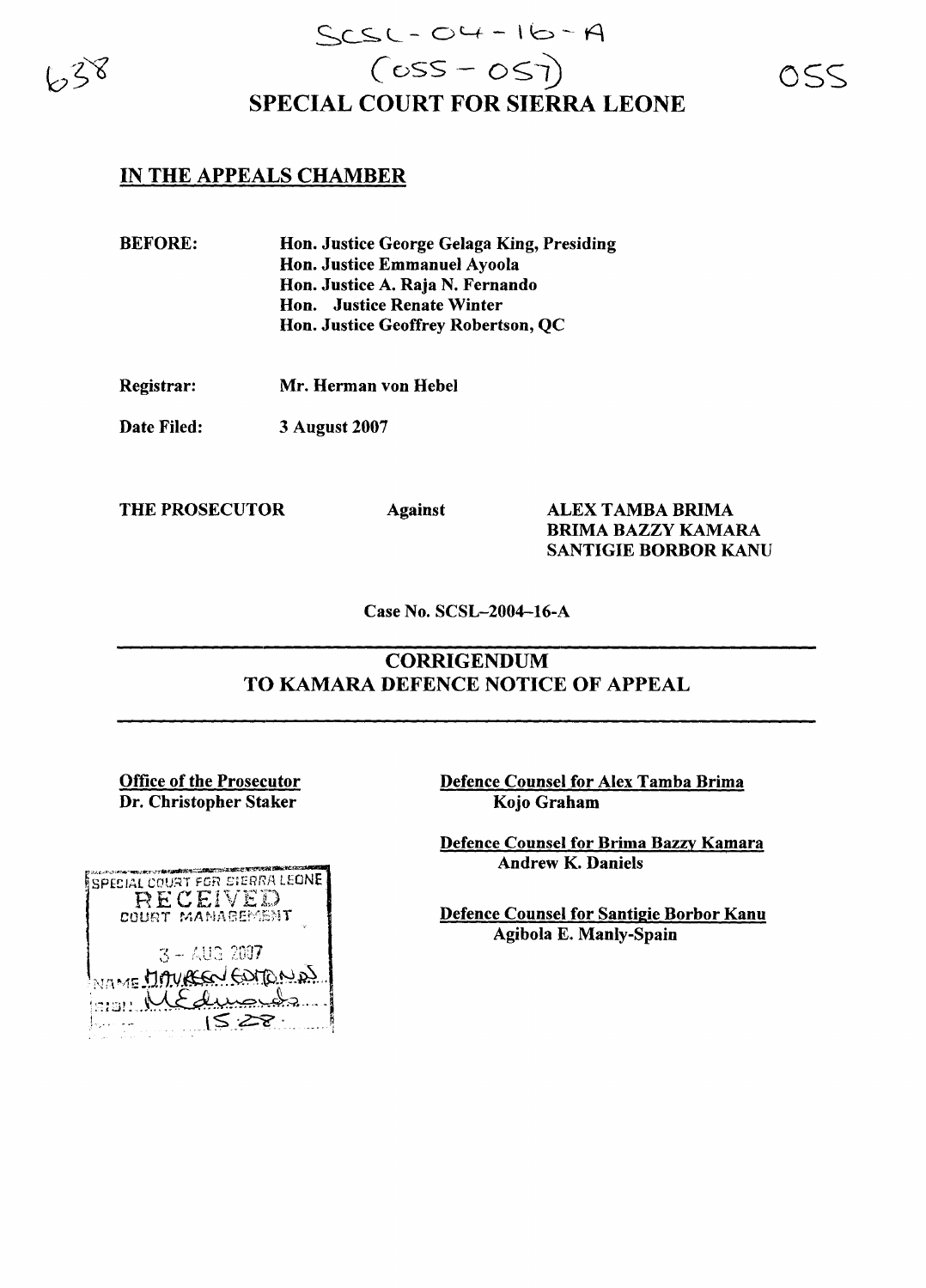- 1. The Kamara Defence filed on 2 August 2007 "Kamara Defence Notice of Appeal"
- 2. NOTING that the Kamara Defence Notice of Appeal contained some errors as reflected below:
	- a) In section E dealing with the Relief(s) Sought, the word "plea" was mistakenly used.
- 3. The Kamara Defence hereby makes the following necessary amendments in order that the word "plea" as set out in paragraphs  $E_1$ , 2, 3, 4, 5, 6 and 7 of the Notice of Appeal filed on 2 August 2007 be replaced with the word "verdict" as set out below.

## E. RELIEF(S) SOUGHT

For the foregoing reasons, the Kamara Defence respectfully prays the Honorable Appeal Chamber to find the Appeal admissible and;

- (1) Revise the Judgment and enter a verdict of NOT GUILTY in respect of Counts 3, 4, and 5 of the Indictment to reflect the fact that Kamara was not responsible under Article  $6(1)$  for **ordering** the murder of five civilians in Karina in the Bombali District.
- (2) Revise the Judgment and enter a **verdict** of **NOT GUILTY** in respect of **Count 12** of the Indictment to reflect the fact that Kamara was not responsible under Article 6(1) for planning the abduction and use of child soldiers in Bombali District and the Western Area.
- (3) Revise the Judgment and enter a verdict of NOT GUILTY in respect of Count 9 of the Indictment to reflect the fact that Kamara not responsible under Article  $6(1)$  for planning the commission of outrages upon personal dignity in the form of sexual slavery in Bombali District and the Western Area.

<sup>&</sup>lt;sup>1</sup> Prosecutor v. Brima, Kamara, Kanu Case No. SCSL-04-16-632, Kamara Defence Notice of Appeal, filed on 02 August 2007